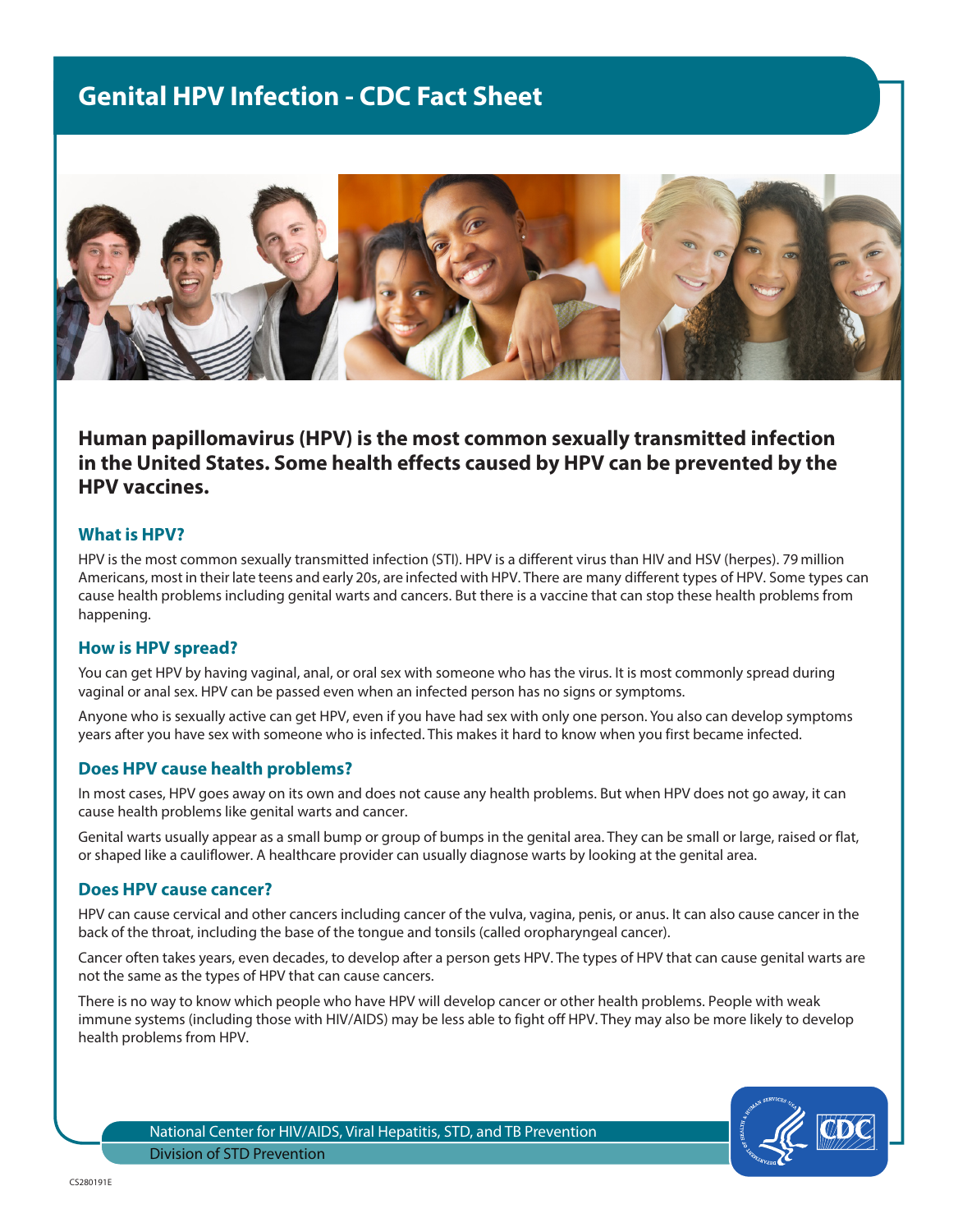## **How can I avoid HPV and the health problems it can cause?**

You can do several things to lower your chances of getting HPV.

Get vaccinated. The HPV vaccine is safe and effective. It can protect against diseases (including cancers) caused by HPV when given in the recommended age groups. (See "Who should get vaccinated?" below) CDC recommends HPV vaccination at age 11 or 12 years (or can start at age 9 years) and for everyone through age 26 years, if not vaccinated already. For more information on the recommendations, please see: https://www.cdc.gov/vaccines/vpd/hpv/public/index.html

Get screened for cervical cancer. Routine screening for women aged 21 to 65 years old can prevent cervical cancer.

If you are sexually active

- Use latex condoms the right way every time you have sex. This can lower your chances of getting HPV. But HPV can infect areas not covered by a condom - so condoms may not fully protect against getting HPV;
- Be in a mutually monogamous relationship or have sex only with someone who only has sex with you.

## **Who should get vaccinated?**

HPV vaccination is recommended at age 11 or 12 years (or can start at age 9 years) and for everyone through age 26 years, if not vaccinated already.

Vaccination is not recommended for everyone older than age 26 years. However, some adults age 27 through 45 years who are not already vaccinated may decide to get the HPV vaccine after speaking with their healthcare provider about their risk for new HPV infections and the possible benefits of vaccination. HPV vaccination in this age range provides less benefit. Most sexually active adults have already been exposed to HPV, although not necessarily all of the HPV types targeted by vaccination.

At any age, having a new sex partner is a risk factor for getting a new HPV infection. People who are already in a long-term, mutually monogamous relationship are not likely to get a new HPV infection.

## **How do I know if I have HPV?**

There is no test to find out a person's "HPV status." Also, there is no approved HPV test to find HPV in the mouth or throat.

There are HPV tests that can be used to screen for cervical cancer. These tests are only recommended for screening in women aged 30 years and older. HPV tests are not recommended to screen men, adolescents, or women under the age of 30 years.

Most people with HPV do not know they are infected and never develop symptoms or health problems from it. Some people find out they have HPV when they get genital warts. Women may find out they have HPV when they get an abnormal Pap test result (during cervical cancer screening). Others may only find out once they've developed more serious problems from HPV, such as cancers.

## **How common is HPV and the health problems caused by HPV?**

HPV (the virus): About 79 million Americans are currently infected with HPV. About 14 million people become newly infected each year. HPV is so common that almost every person who is sexually-active will get HPV at some time in their life if they don't get the HPV vaccine.

Health problems related to HPV include genital warts and cervical cancer.

**Genital warts:** Before HPV vaccines were introduced, roughly 340,000 to 360,000 women and men were affected by genital warts caused by HPV every year.\* Also, about one in 100 sexually active adults in the U.S. has genital warts at any given time.

**Cervical cancer:** Every year, nearly 12,000 women living in the U.S. will be diagnosed with cervical cancer, and more than 4,000 women die from cervical cancer—even with screening and treatment.

There are other conditions and cancers caused by HPV that occur in people living in the United States. Every year, approximately 19,400 women and 12,100 men are affected by cancers caused by HPV.

\*These figures only look at the number of people who sought care for genital warts. This could be an underestimate of the actual number of people who get genital warts.